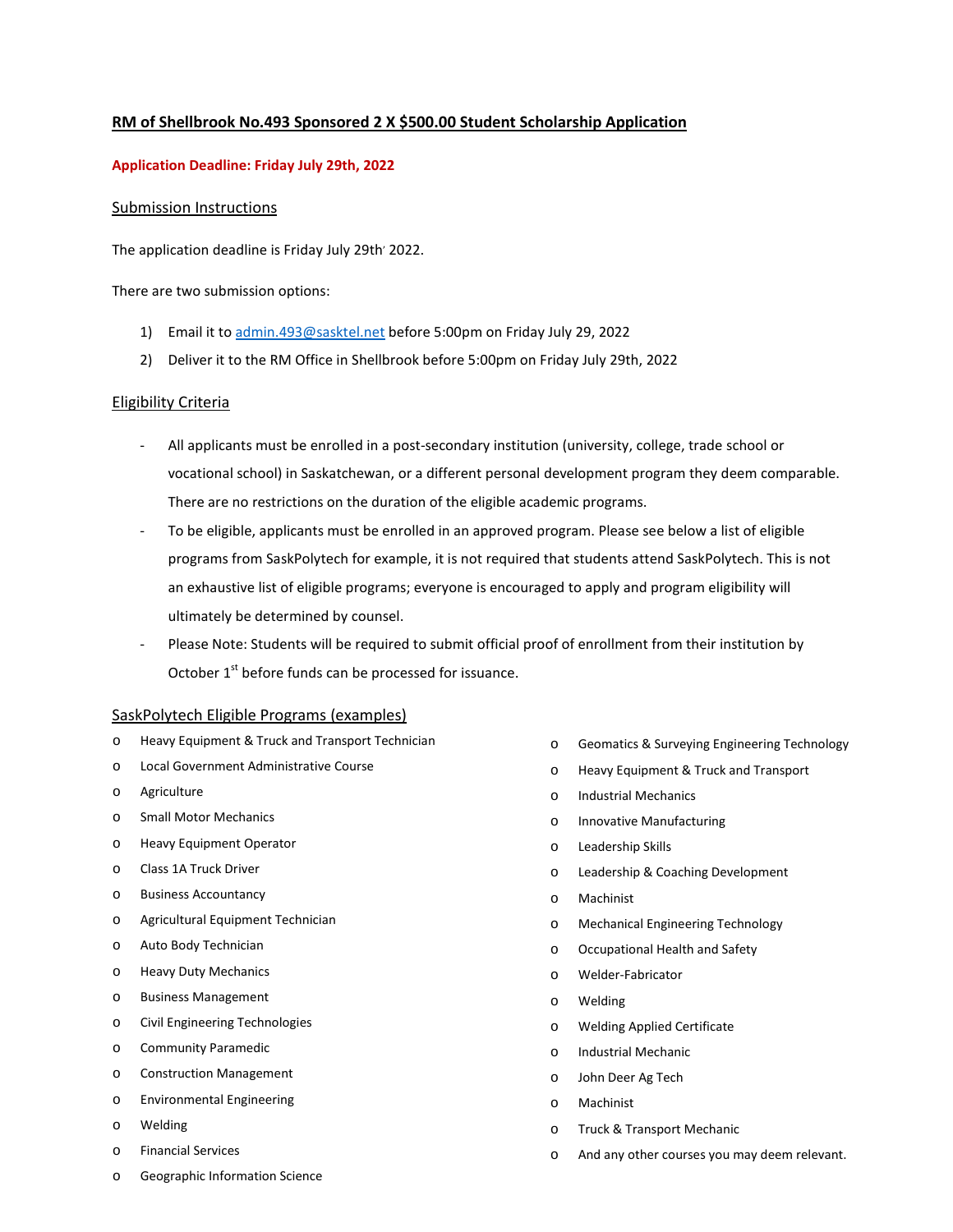# Frequently Asked Questions

#### *Do I have to be graduating high school to apply for this scholarship?*

~ No. Applicants can be any age, with any academic history.

# *Can I only apply once?*

~ No. Applicants can apply in subsequent years conditional on continuing to meet eligibility criteria.

# *What if I don't have a proof of registration?*

~ We cannot distribute scholarship funds without a proof of registration from your institution. All eligible institutions will have the option to ask for an official proof of registration.

#### *What is the timeline for fund distribution?*

~ The deadline to submit proof of enrollment will be in October. After processing the proof of enrollment, the funds will be distributed no later than November 15th.